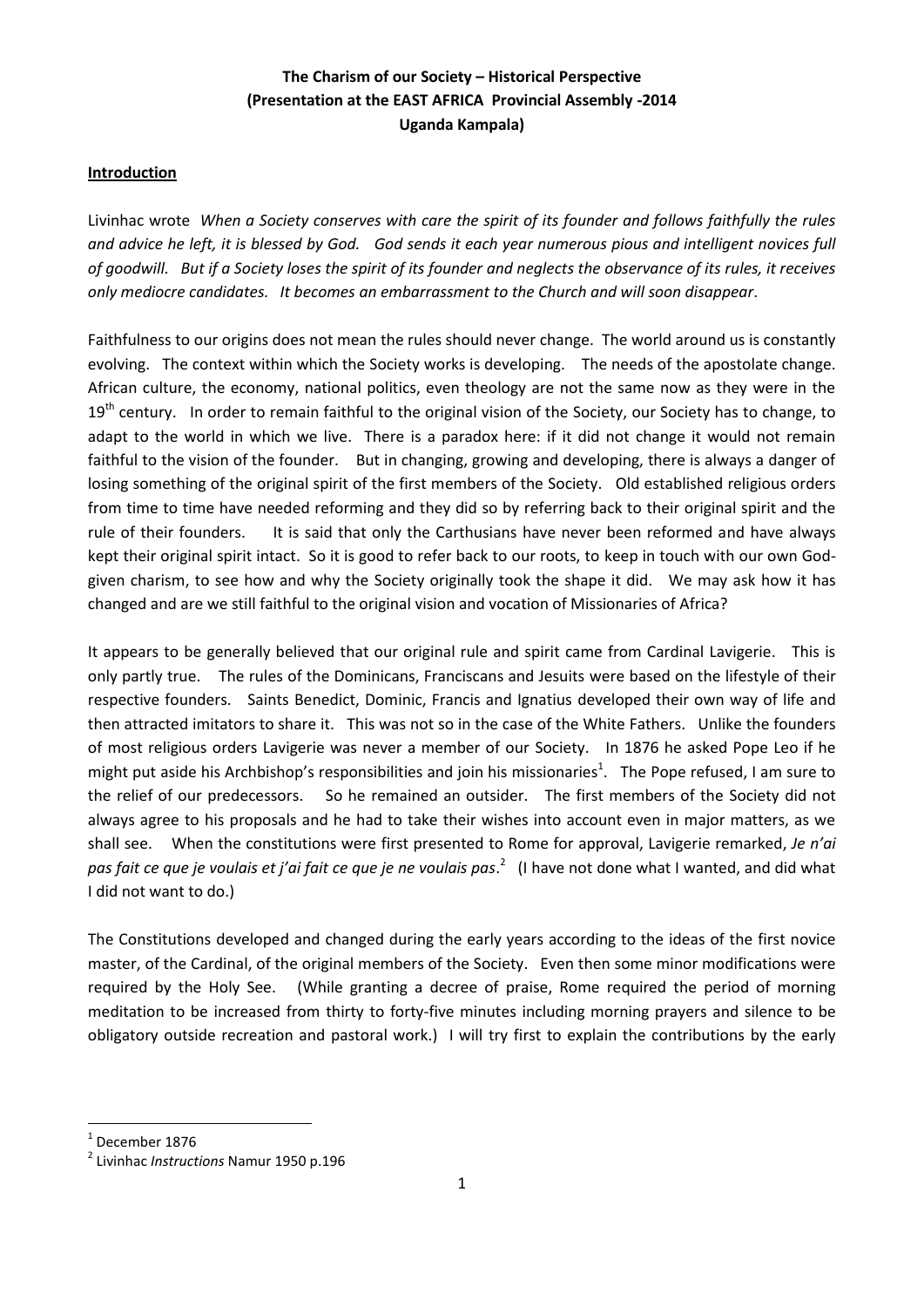members to the constitutions from the Society's foundation up to the Chapter of 1900 which Jean-Claude Ceillier calls the Chapter of maturity.<sup>3</sup>

#### **The first two novitiates**

The founding of the Society is dated from the opening of the first novitiate. That event took place with four novices on the 18<sup>th</sup> October 1868. Six more joined during the following month. Lavigerie asked the Jesuits to provide the first novice master and had no other advice to offer about a rule except to follow that of the Jesuit novitiate. Apart from spiritual conferences and times of prayer, however, the novices had a heavy programme of manual work morning and evening, to supervise a group of Lavigerie's orphans and to run a dispensary during their recreation. The Jesuit rule included the culpa (in which each week the novices knelt down in a circle and pointed out each other's faults) and also a system of fraternal correction. Fraternal corrections can, of course, very easily become unfraternal and the novices liked neither. Two of the three earliest recruits, Pux and Barbier, refused to take part in the culpa and when Lavigerie heard this on a visit to the novitiate, he immediately sent them packing<sup>4</sup>. We might note the strong line Lavigerie took. For him it was not a question of the culpa. That custom was eliminated from the rule of the novitiate later. It was a question of obedience. One priest-novice did not see the need for a novitiate and left with the two seminarians he had brought. Of the ten novices, six had left by the time the habit was ceremonially taken four months after the start of the novitiate on February  $2^{nd}$  1969.

On that date was celebrated the feast of the Purification of Mary according to the old calendar. The four survivors included Deguerry and Charmetant, both of whom were prominent in the early formation of the Society. Charmetant was ordained priest the same day. The habit was designed by Finateu to be like the normal dress of Algerian Arabs. It differed from our traditional habit having narrow sleeves adorned with buttons. The rosary was worn but not in so neat a fashion as later. The red chechia had a tassel. However, Lavigerie lined up the novices and cut the tassel off. When they left the ceremony, says Duchêne*, our dear little Arab orphans devoured them with their eyes and it was necessary to give them the innocent satisfaction of letting them kiss the hands and habits of their babas.* At the time, Lavigerie intended February  $2^{nd}$  to be the principal feast of the Society. The gospel of the day included Simeon's words about Jesus being *the light of revelation to the gentiles.* It was a festival of light, Mass beginning with a procession of candles, an appropriate symbol for missionaries dispelling the darkness of paganism.

Once the novitiate was under way, Lavigerie told the novice master to compose a rule for the Society. Fr Vincent produced one based on the Jesuit constitutions. It included vows, even two levels of vows. Lavigerie asked novices what they thought of it. They wanted a rule less like that of a religious order and more adapted to a missionary style of life. Specifically, they did not want to take vows nor practice the culpa. Lavigerie in a letter of September 1968<sup>5</sup> had spoken of his Society being composed of secular priests similar to the Paris Foreign Missions. At the time, the Missions Etrangères de Paris was the best known mission organisation in France attracting up to a hundred vocations a year for missions in the Far East. However, it was not a religious institute. Its members belonged to their home dioceses in France and were seconded to a vicar apostolic. They were bound together only by a personal promise to serve the missions. Lavigerie may have been attracted rather by their objectives, namely to adapt to local

<sup>3</sup> Ceillier *A pilgrimage from Chapter to Chapter* Blue booklet series no.1 p.68

<sup>&</sup>lt;sup>4</sup> After their departure Barbier became a chaplain to the Sisters at Bone. Pux went to Constantinople to carry out missionary work among the Moslems. There he died after a few years.

<sup>&</sup>lt;sup>5</sup> Wellens p 23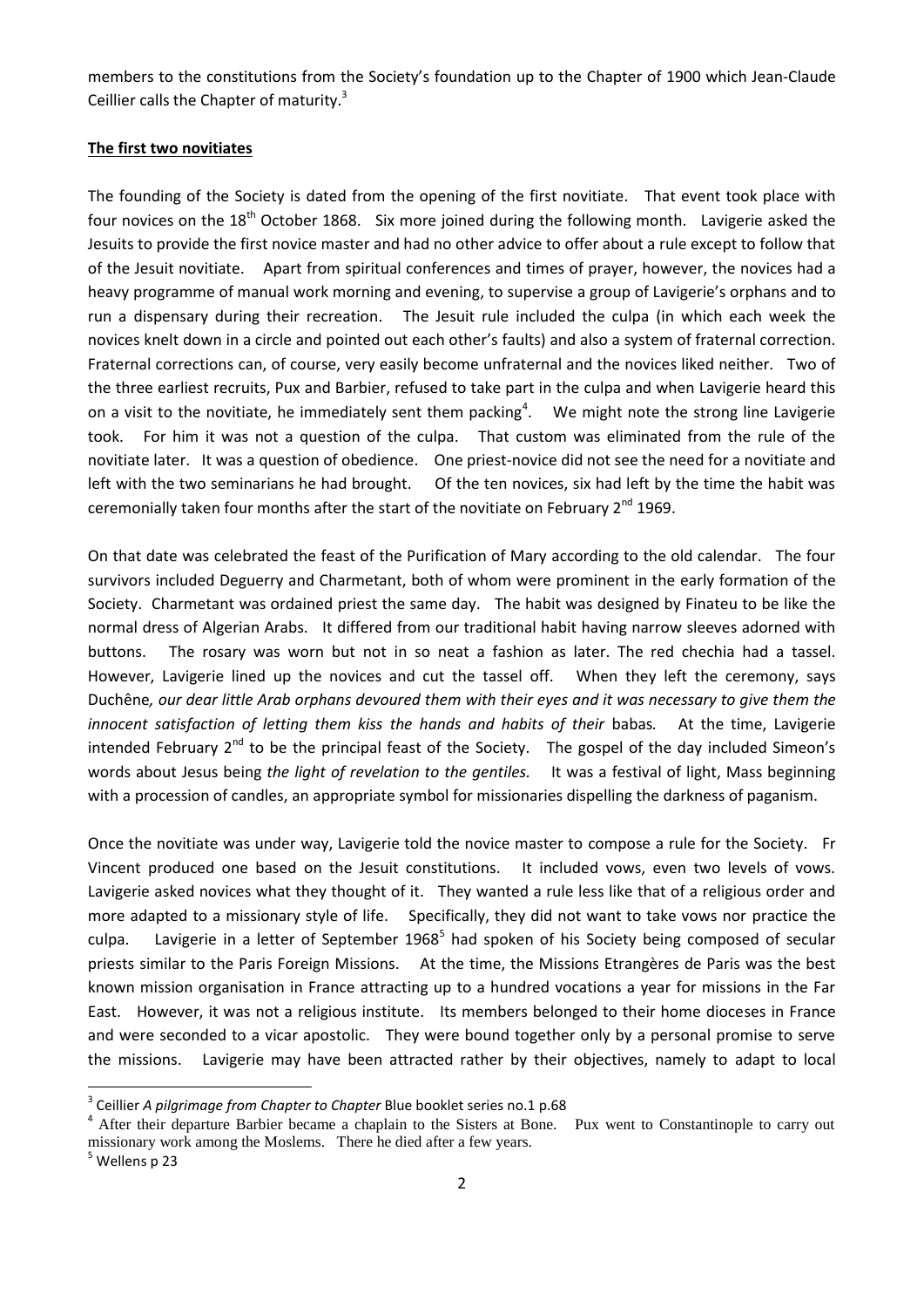customs, establish a native [clergy,](http://en.wikipedia.org/wiki/Clergy) and keep close contacts with Rome. The question of vows was not settled immediately.

Vincent was transferred after a few months and was replaced by another Jesuit, Creusat. At the beginning of the second novitiate in 1869, Lavigerie presented each novice with a set of printed rules containing a hundred and forty-six paragraphs. He still proposed that they took vows. At the time Lavigerie was thinking of following Benedictine traditions. In the early middle ages, after the collapse of the Roman Empire, monasteries and religious were credited with civilising western Europe. Mazé suggests that he intended these ideas only for a proposed Society of agricultural Brothers, but monk-farmers without priests would not spread the gospel. In any case, the novices were not interested in the idea. They thought even the new set of rules was too narrow. Creusat never applied them in the novitiate.

The outbreak of the Franco-Prussian war in July 1870, towards the end of the second novitiate, followed by the revolt of Kabylia in October seemed like a disaster for attracting men or resources to the Society. Lavigerie went through one of his periods of depression and told Charmetant to inform his confrères that they were all free to return home. He returned next day to learn their response. The idea of returning the orphans to their Moslem villages appalled Charmetant<sup>6</sup>. More than a hundred had been baptised. Under his leadership, there was a unanimous refusal of his confrères to dissolve the Society. A very hard year followed with no financial help and heavy agricultural work for the orphans who, with the novices, were turning a vast area of unproductive bush around Maison Carrée into good farmland. Meanwhile Lavigerie was away sorting out the even greater problems of the bankrupt diocese of Constantine after which he went to France. When he returned months later, only eight had remained including Charmetant and Deguerry of the first novitiate. Of the eight three would die in the Society: Soboul at Tabora, Paulmier martyred in the Sahara, and Castex assassinated in Kabylia. Lavigerie thought that for the Society to survive it must be joined it to another Society, namely the SMA of Lyon. The Fathers who were sent from Lyon to take over the Arab junior seminary, however, were inexperienced and did not impress Lavigerie. Within a short time he sent them back. In the meantime Charmetant insisted that hardships had strengthened his confrères' vocation and the Society would flourish on its own. So Lavigerie agreed to the start of third novitiate. He sent Charmetant to tour French seminaries for more recruits<sup>7</sup>. If God blesses *your tour, he said, and sends us a good number of seminarians with the requisite qualities, the work will*  continue.<sup>8</sup> Livinhac, who knew Charmetant well, says that although he was young he had a dignified and modest appearance, and though his words were simple, he breathed piety, zeal and devotedness. The novitiate of 1871 which opened with four novices, received some fifteen more during the year. Charmetant was always an extraordinarily successful ambassador for the Society even when later dealing with members of the French Chamber of Deputies and leading members of the aristocracy.

#### **The third novitiate**

1

In October 1871 the third novitiate with seven novices began under Fr Creusat S.J. During the retreat Lavigerie told novices that he had been pained that the first missionaries had not accepted the rules drawn

<sup>&</sup>lt;sup>6</sup> Livinhac said of him: *Dieu s'est servi de lui pour empêcher l'oeuvre de sombrer entièrement* Instructions p.197

 $<sup>7</sup>$  In 1871 Charmetant visited the following twenty-two seminaries: Mende, Rodez, Toulouse, Tarbe, Luson, Nantes,</sup> Rennes, Le Mans, Séez, Bayeux, Coutances, Quimper, Vannes, Angers, Poitiers, Metz, Nancy, St Dié, Langres, Besancon, Viviers, Lyon.

<sup>8</sup> Livinhac *Instructions* p.210-11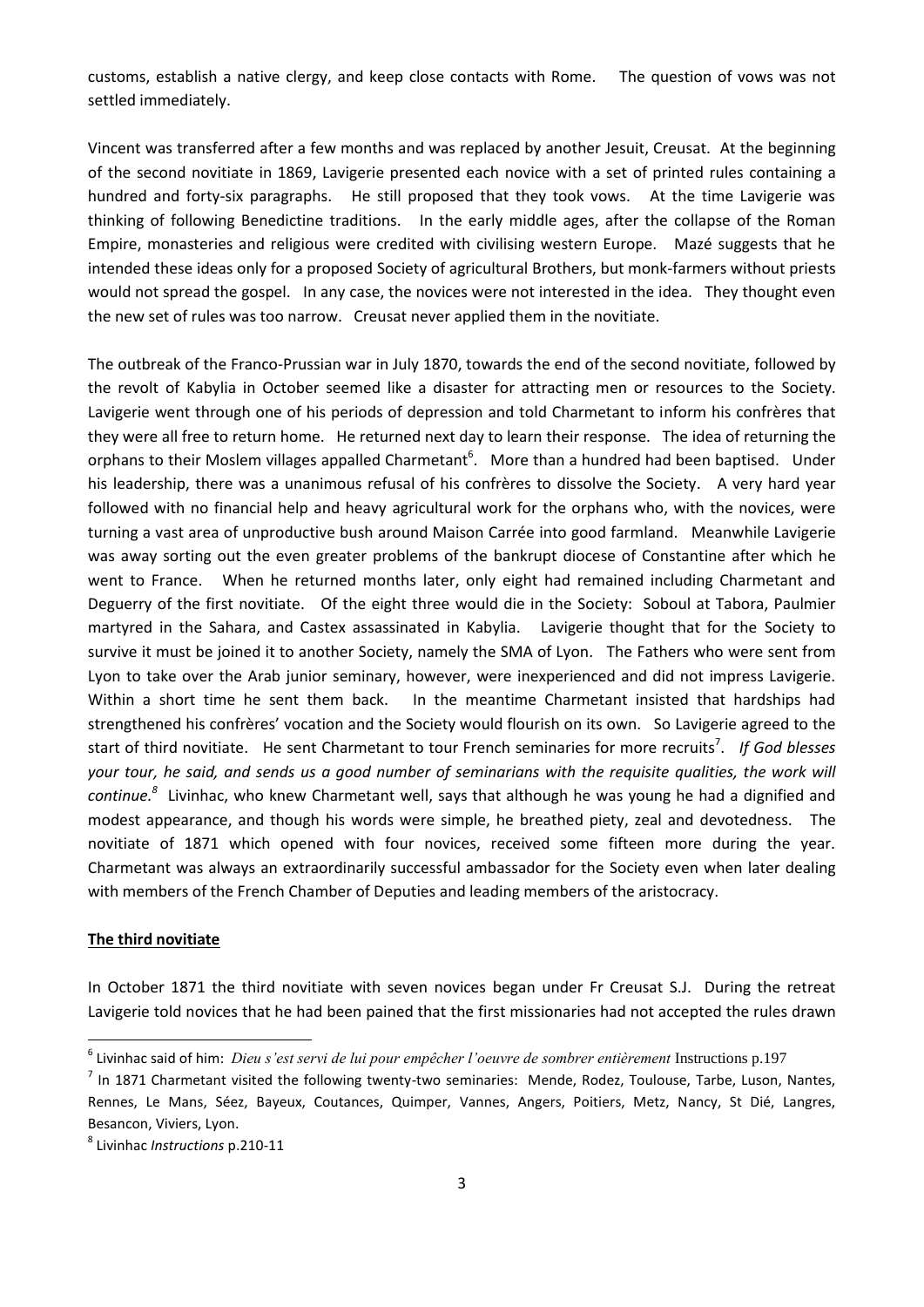up by Vincent and approved by himself. The new rules were shorter and no longer had a monastic character. The culpa was abolished. There was no mention of vows. (Fr Wellens thought that the idea of vows was due to the temporary influence of Fr Vincent.<sup>9</sup>) The same year a scholasticate under a Jesuit superior opened with four students.

Creusat did not survive much longer than Vincent as novice master. After a few weeks of the third novitiate, he was replaced by another Jesuit, Terrasse. Terrasse was a man sent by God, wrote Baunard, the first biographer of the Cardinal. Livinhac said of him that he understood the spirit of the founder and inculcated it into the novices. Instead of long conferences on the apostolic virtues, he taught the novices to be generous in the practice of charity. He did not try to impose Jesuit rules but gave the novices a truly missionary formation. While sharing their life, he modified some of the harsher requirements of the Cardinal. Lavigerie wanted the novices to live the poor life of the Arabs. One newcomer described on arrival being shown to his cell which contained a straw mat as a bed, a bare wooden table, a wicker chair and a little copper crucifix. This is much better than you will have on the missions, he was told.<sup>10</sup> The first novices had to sit on the floor for meals being served with only a plate of couscous and a mug of water. Terrasse found that some aspects of the novitiate were more than his European novices could support. He softened those which were too severe. A warm hearted personality, Terrasse was like a ray of sunshine after a cold spell. One of his novices later wrote *we novices were like big children who needed affection and encouragement. It had been so long since we had received a good word*. The novices called him *la bonne maman Terrasse* who would always find a solution to their difficulties and would plead for them before Lavigerie. He had such a gentle and convincing way of saying*, Oh Monseigneur, ces pauvres enfants, ces pauvres enfants, "*these poor children, these poor children" that the Cardinal had to give way. During four years he trained the kernel of the new Society, Lavigerie tried in vain to persuade Terrasse to join the Society hoping to make him Superior General but he refused to leave the Jesuits and after the first Chapter he quietly, even furtively, withdrew. Charbonnier was appointed novice master and the rule of the Novitiate was to remain substantially the same until the time of the Second Vatican Council.

On  $1<sup>st</sup>$  October 1872, four years after the opening of the first novitiate, the oath was taken by twelve missionaries.<sup>11</sup> The Society was becoming known and the two visits of Charmetant to French seminaries had quite remarkable results. In January 1873 Charmetant's second tour brought in a group which, among others, included Livinhac, Bridoux, Toulotte, (all three became bishops), Delattre the famous archaeologist of Carthage, and Jamet the founder of the house in Zanzibar.<sup>12</sup>

I have given some details of the early unsettled years to show how the continued existence of the Society came from the stubborn perseverance of its members. It explains why a domineering character like

<sup>&</sup>lt;sup>9</sup> Wellens p37

 $10$  By the time of Fr Betz c.1930, a few items had been added: a jug of water, a basin for washing on a smaller table and a chamber pot. One of his novices reported also that in the refectory they read the Founder's letters to equatorial Africa and the letters of General Laperrine, the friend of Charles de Foucauld, on the pacification of the tribesmen in the Sahara. Apart from the chapel, he said, the novices might have been training for the French foreign legion. *Memoirs* Charles-Henry Vincent. (MG B3-10)

<sup>&</sup>lt;sup>11</sup> Seven died in the Society: Palmier and Bouchard were assassinated in the Sahara while trying to reach West Africa; Soboul was in the second caravan to East Africa and died a few weeks after reaching Tabora; Feuillet had poor health and died after returning to France for treatment; Castex was murdered in Kabylia; Fretz died at Maison Carrée and Pascal in the first caravan passing through Ugogo. When Deguerry left the Society in 1890 he was the only one of the ten still surviving in the Society.

 $12$  See blue booklet on Fr Jamet by Ivan Page.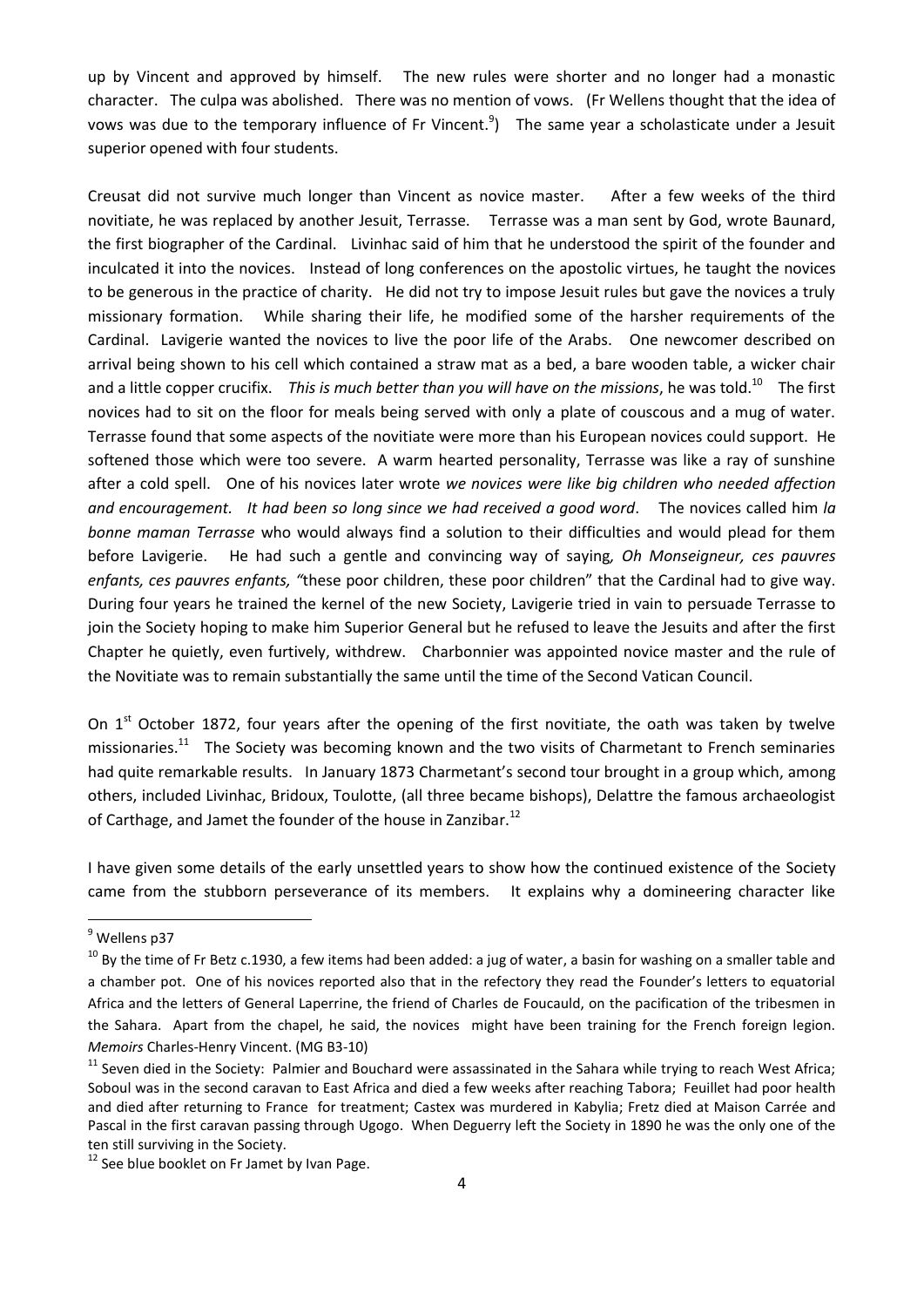Lavigerie had to take into account the opinions and wishes of the early members who, on two occasions, were determined that the Society should continue, even when Lavigerie had given up hope.

## **The early Chapters**

By 1874 there were forty-three Fathers and nine Brothers in the Society and Lavigerie decided to convoke the first Chapter. Lavigerie's health was giving him concern and he wanted to ensure the Society's future. All superiors and Fathers in Algiers took part – seventeen in all and Lavigerie presided. In a touching allocution to the capitulants he declared that up to now he had carried the Society in his arms like children but now its members should now stand on their own feet although he would always remain their superior as founder and Apostolic Delegate. For the first time a council was chosen: Deguerry, Charbonnier and Livinhac were elected by the capitulants. Deguerry and Charbonnier received an equal number of votes but as the former was older and one of the first novices, Lavigerie chose him as Superior General. He would have only limited power being under the close supervision of the founder during his lifetime. The capitulants' choice of Charmetant as procurator was refused by Lavigerie as he planned to send him to North America for fund-raising. The most far reaching decision was to change the status of the Brothers. Previously called *catechist-Brothers,* they would now be called simply Brothers and instead of three vows would take the same oath as the Fathers *.* Other items on the agenda concerned theological studies and various pastoral matters such as the care of the orphans and the Arab junior seminary. A decision that was never put into practice was to transfer the headquarters of the Society from Maison Carrée in Algiers to Paris whereas the novitiate and scholasticate would always remain in North Africa. The day after the Chapter Lavigerie handed over the ownership of the property and all the goods bought by him for the Society since its foundation. He also presented the General Council with 51,000 francs and declared the Society debt free. However, he gave a warning that its income was not sufficient to support its regular expenditure.

There were no fewer than eight more Chapters in the lifetime of the Cardinal. $^{13}$  During the earlier ones, most of the Fathers were still stationed in Algeria. Several Chapters took no very significant decisions. The Chapter of 1880 lasted only one day. That of 1883 was convoked only to choose members of the General Council. Other Chapters dealt with the distribution of personnel, the organisation of work, adaptations of the rule to the apostolate, and the shortage of financial resources. All the time the Society was growing steadily in numbers and the range of work. At the time of the Chapter of 1877 there were ten houses apart from Maison Carrée, two orphanages , the village of St Cyprien composed of orphans who were grown up and married, an Arab junior seminary, three missions in Kabylia and parishes in the towns of Laghouat, Géryville and Biskra. Missionaries had replaced the Jesuits in the staffs of the novitiate and scholasticate. The report of the same Chapter pointed out that *It has to be recognised that the extension of the Society had taken place only within the boundaries of Algeria whereas we may not forget that the*  heart of Africa is the real aim of our apostolate.<sup>14</sup> This situation was soon to change. More personnel were available (there were seventy-seven Fathers and eight Brothers). Under pressure from Lavigerie the Council accepted the church of St Anne's in Jerusalem, the first community arriving there in October 1878. Almost every member of the Society, however, volunteered to take part in the first caravan for East Africa which left Marseilles in the same year. Eight years later as well as a succession of caravans to East Africa to staff missions in Nyanza, Tanganyika, Zanzibar and the Upper Congo, more foundations had been made in

<sup>13</sup> In 1875, 1876, 1877, 1880, 1883, 1885, 1886, 1889-90.

<sup>14</sup> Ceillier *op. cit.* p.21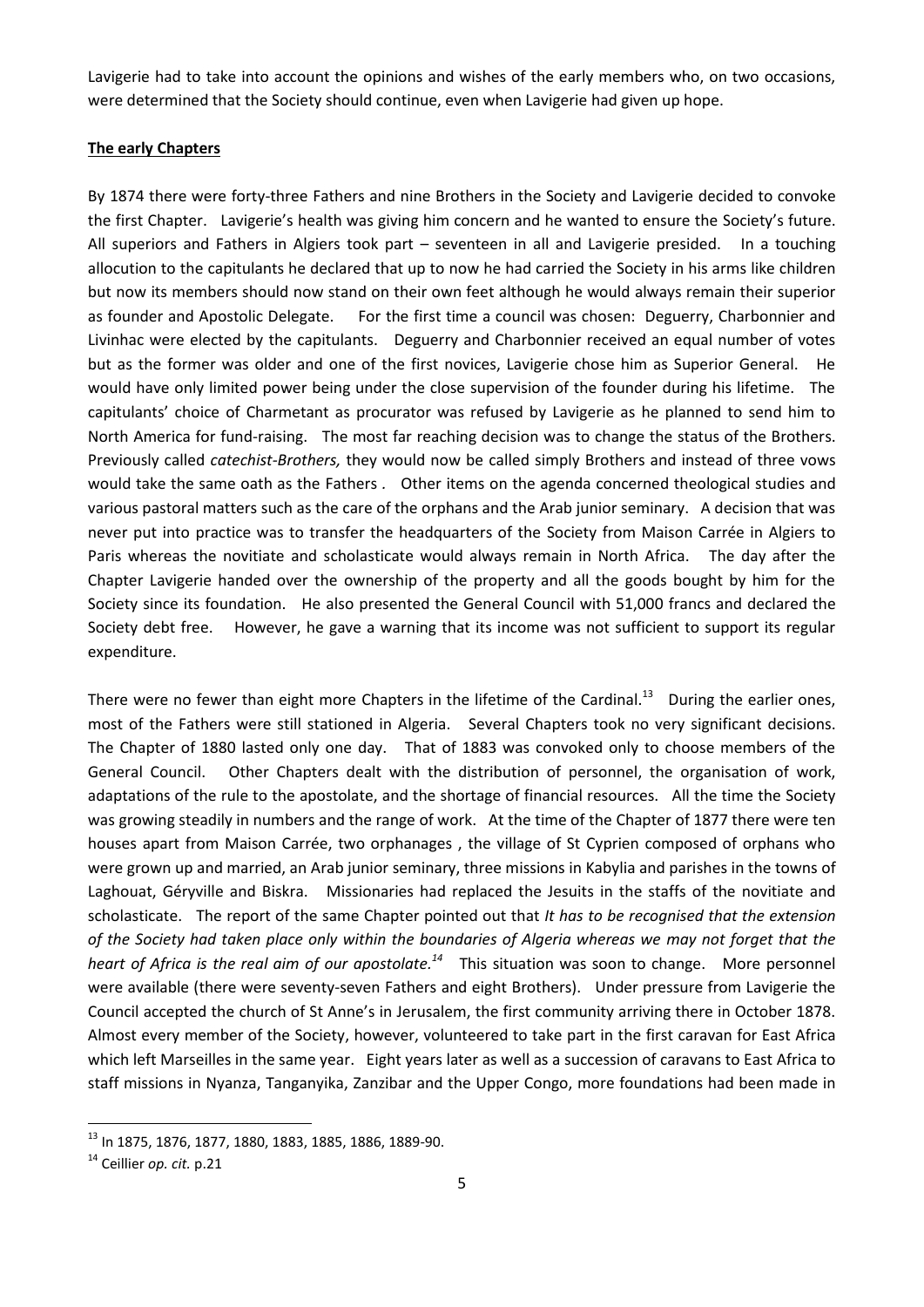North Africa and Europe. There was a community caring for the basilica of Our Lady of Africa in Algiers, a second Christian village in Algeria (Ste Monique), three more posts in Kabylia, the college of St Charles at Carthage and new foundations in Malta and In Europe at Lille, Paris, St Laurent d'Olt, and Woluwe St Lambert in Belgium. In November 1892 when, in the words of Livinhac, *the Cardinal rendered his great soul to God,* there were several hundred Fathers and Brothers. 15

#### **Lavigerie - founder**

Overseeing and directing the Society was Lavigerie. The founder reserved to himself *avec un soin jaloux la direction supérieure de l'Institut (with a jealous care the overseeing direction of the Institute).<sup>16</sup>* Deguerry had, at least for some years, to write a weekly letter to the Cardinal.<sup>17</sup> Convoking the first Chapter for the election of its first council he wrote, *As long as I live, I shall remain the principal superior of the Society and those of your confrères who will take the charge of Vicar will be under my authority*. He considered the Fathers too young and inexperienced to act on their own. He normally presided at the Chapters himself and no deliberation of the Chapter would be valid without his consent. While the Chapters might elect members of the General Council, he himself chose the Superior General, in effect his vicar. By 1883 the rules of the Society said that the Chapter should choose the Superior General but Lavigerie petitioned Rome to follow the previous practice of the Chapter selecting five councillors and he himself choosing the Superior General from among them. Leo XII conceded to his request but for one time only. Opening the next Chapter in 1886 Lavigerie declared that it would probably be the last in his lifetime. Although only sixty-one years of age, his health was poor and he had already blessed his funeral vault in the basilica at Carthage. There were thirty capitulants, only four of them elected, the rest were superiors of posts. He announced that he was giving up his rights to veto the decisions both of the Chapter and of the General Council. All the same, he made it clear that he wanted the Chapter to choose Deguerry as Superior General.

The next Chapter was called in 1889. The Cardinal was not present but he wrote to the delegates: *It is not a command that I am giving you – Canon Law does not allow me to do so. It is rather a piece of Fatherly advice which you are free to follow or not but to which your filial piety and your good spirit will wish to attach due importance....I have therefore thought it a duty to indicate to you that the person best equipped to carry out this office in your Society is Bishop Léon Livinhac.* He then named those he wanted to be on the General Council – Deguerry, Viven, Voillard and Dausbourg. The Chapter followed his advice except for choosing Toulotte instead of Dausbourg. Livinhac was in Uganda so further business in the Chapter was suspended until after his return a year later. In the meantime Deguerry as first assistant was his substitute. It was during this period that the unfortunate disagreement between Lavigerie and Deguerry over the division of some funds led to the resignation of Deguerry from the Society. He was the last of the original group of novices and of the first group to take the oath.<sup>18</sup> Mercui wrote thirty years later *young confreres sometimes think themselves authorized to pass disrespectful judgments on those whom unfortunate* 

<sup>&</sup>lt;sup>15</sup> These numbers are doubtful. Ceillier says there were 470 Fathers and Brothers at the time of the Chapter in 1900, double the number of 1894. See below page 10.

<sup>&</sup>lt;sup>16</sup> Wellens p117

<sup>17</sup> On Deguerry's difficulties see Duchêne p69 (notes 5-5).

<sup>&</sup>lt;sup>18</sup> Charmetant had left in 1886 when he learnt his health would prevent him from ever going to a mission. In Paris he became Directeur Général de L'Oeuvre d'Orient .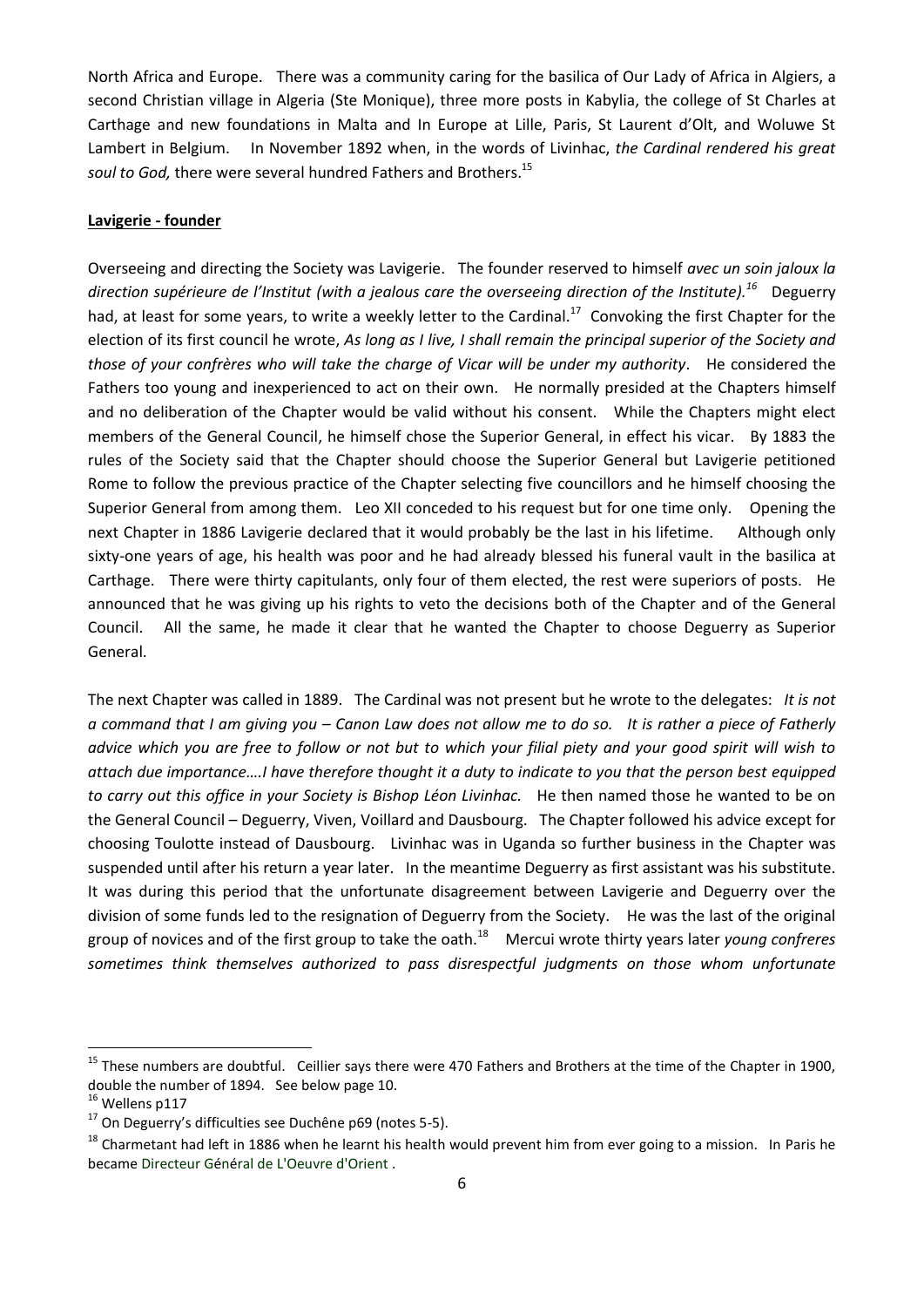*circumstances caused to leave the Society. (*He listed, among others Deguerry and Charmetant) *If they realized how much the Society owes them, they would be a little more careful in passing judgement*. 19

## **Lavigerie - personality**

The Cardinal inspired great esteem and affection among the early Fathers. He was a regular visitor to the first novitiates, giving conferences which inspired the novices. One of them described him as a tall imposing figure with a long white beard. Though at the time he was hardly forty-five years old he seemed ten years older. His gaze was said to have an extraordinary, overpowering strength. He could certainly be intimidating: Deguerry admitted that he never appeared before the founder without being hesitant and fearful. But a volcanic temperament overshadowed his personal humility which is evident in his correspondence. A novice went to see him fearfully clutching a medal of St Joseph in his hand but was pleasantly surprised to find him kind and sympathetic. Another former novice remembered that he often called on the novitiate *with a charming mildness and goodness which attached us to him profoundly*. Paulmier, later to be assassinated in the Sahara, used to say, *Nous allons voir Papa*. If at times he became depressed and discouraged, he normally displayed enormous energy keeping half a dozen secretaries frantically busy with his massive correspondence. His activity never stopped him rising at the early hour of four in the morning to spend an hour in prayer before Mass. He found time to spend another period of prayer in the evening. He could act impetuously: one day seeing two novices making signs to each other during the silence of their retreat, he dismissed them both. Deguerry prevailed on him to permit one of them to stay but it was only on condition that he spent the rest of the retreat on his knees during meals.<sup>20</sup> In a speech on the centenary of Lavigerie's birth, Fr Voillard gave a number of instances when, after vigorously reproaching a Sister or young Father, he afterwards asked their forgiveness. One Father was so overcome at seeing the Cardinal on his knees in front of him that he wept and ever afterwards regarded him as a saint. Generally, however, Lavigerie was reflective before acting. Arriving at Algiers on a French frigate to take up his new Archdiocese, he was met by thousands of people, Arab and European, who escorted him to his residence. The next few days he spent at the seminary at Kouba, meditating and praying. He was man of great vision – he saw the small and poor diocese of Algiers as a gateway to a continent of 200 million people. He grasped the implications of the opening up of routes for European travel into central Africa by Stanley and others. He proposed in the Secret Memorandum to the Pope to evangelise a great tract reaching across Africa from a narrow coastal strip in the east to a similar distance from the west coast. He spent many hours studying travellers' accounts before giving the most detailed advice in his *Instructions* to the first missionaries to Central Africa. He instructed them on the material conditions and how to safeguard their health demonstrating how desperately keen he was to care for his missionaries and help them to succeed in planting the faith. He was totally dedicated to the Church and the salvation of souls. Aware of the early history of the Church of Saints Cyprian and Augustine, he worked hard to revive the North African Church with partial success. Deeply moved by the missionaries' reports of the destructive effects of slave trading in the Congo, he exerted all his power to bring the situation to the notice of people throughout western Europe. He could make major decisions for the Society without consulting its members, for instance, to accept St Anne's or to commit the Society to missions in Central Africa. Even at the Chapter that followed his death, Toulotte was deputed by the Cardinal to tell the

<sup>&</sup>lt;sup>19</sup> Ceillier ibid p.41

<sup>&</sup>lt;sup>20</sup> Lavigerie believed that the door to enter the Society must be narrow, but large to leave it. He complained that successive directors of the novitiate and scholasticate had not understood this idea. Three months should be enough to see if a novice is apt for the apostolate. One can change hearts but never change heads. *On peut voir changer les coeurs, on ne voit jamais changer les têtes*. Duchêne p.129-30.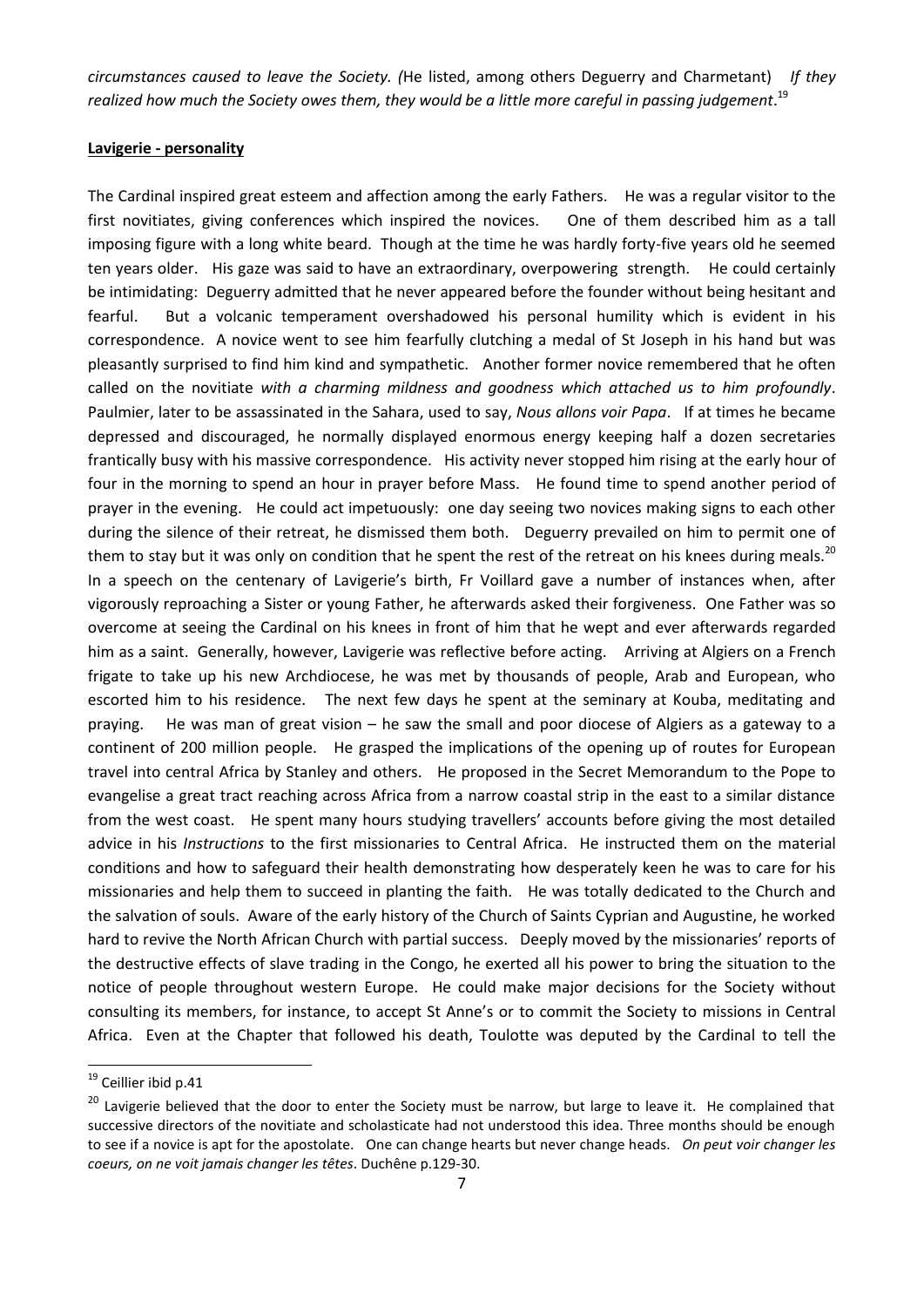capitulants to elect Livinhac as Superior General. However, the General Council did not always follow his wishes. For instance, in order to keep some independence it refused to move to Carthage when Lavigerie took up residence in Tunis. If he exercised authority he was also subject to it and risked the failure of all his enterprises at the toast of Algiers after receiving only a hint from Pope Leo XIII. The magnificent ceremonies in his cathedrals and the banquets he sponsored on occasion contrasted to the poverty of his personal life. While he could be domineering, he could also be very persuasive. In 1886 Deguerry adamantly refused to accept the post of Superior general. Lavigerie's affectionate appeal to him for the good of the Society ended with his promise to resign from his own relationship with the Society if Deguerry persisted in his refusal – a threat he would certainly have carried out. $^{21}$  Deguerry could only give way to the appeal. When Livinhac protested that he was not worthy to be bishop, Lavigerie told him he would not return to his beloved Baganda in any other capacity.

#### **Our inheritance from Lavigerie**

Each religious institute has its own charisms. Lavigerie wrote: n*ever lose sight of the character and spirit of your Society. Let other congregations follow their own way.* Lavigerie expected a total dedication to Africa and to nowhere else. The constitutions stated that without the express order of the Holy See, the Society might accept no mission elsewhere. Community life was an essential characteristic. The earliest instructions in 1869 required every future mission post to be staffed by at least three missionaries.<sup>22</sup> According to the constitutions *the existence of the Society should be renounced rather than this capital*  point. This phrase is from the Cardinal's own words.<sup>23</sup> It is a rule which has never been questioned. The only interpretation to be made was after missions were founded involving travel on foot to distant outstations. It was then said a Father might be away from his mission on safari for no more than one hundred and twenty nights during the year. The rule of three was not just a question of missionaries living in the same house. They were to give an example of mutual love and charity to their people. Politeness in community was essential. He compared one group of impolite novices to an army of bachi-bouzouk.<sup>24</sup> For Superiors Lavigerie left detailed instructions. Their primary duty was to build up community life and care for the spiritual and physical welfare of their confrères and never to shut their eyes to their problems

The early missionaries' way of life was more highly structured than it is today. Each community had a detailed timetable for spiritual exercises, meals, pastoral work, and recreation. The value of this was particularly evident in vicariates where missions were isolated from each other by great distances and may have had no other Father to visit them except for the bishop on his annual confirmation tour. Communications were on foot. Bicycles were first ridden thirty years after the first caravan and motorcycles were few even after sixty years. Today we would consider it monastic to process to the chapel or Church after meals chanting the Miserere psalm in Latin  $^{25}$ or always wearing the habit, or not allowing lay people into a cloistered part of the house. However, a strong structure preserved morale and a sense of identity as missionaries. In more recent times, it may be asked if television has had a deleterious effect on community life, and, more recently, whether spending time daily interacting with a

<sup>&</sup>lt;sup>21</sup> Duchêne pp124-5

<sup>22</sup> Lavigerie *Instructions* p.16

<sup>23</sup> Lavigerie *Instructions* p.43

<sup>&</sup>lt;sup>24</sup> Instructions p.338

<sup>25</sup> Psalm 51 now said at the beginning of Friday lauds –*Have mercy on me, God, in your kindness…*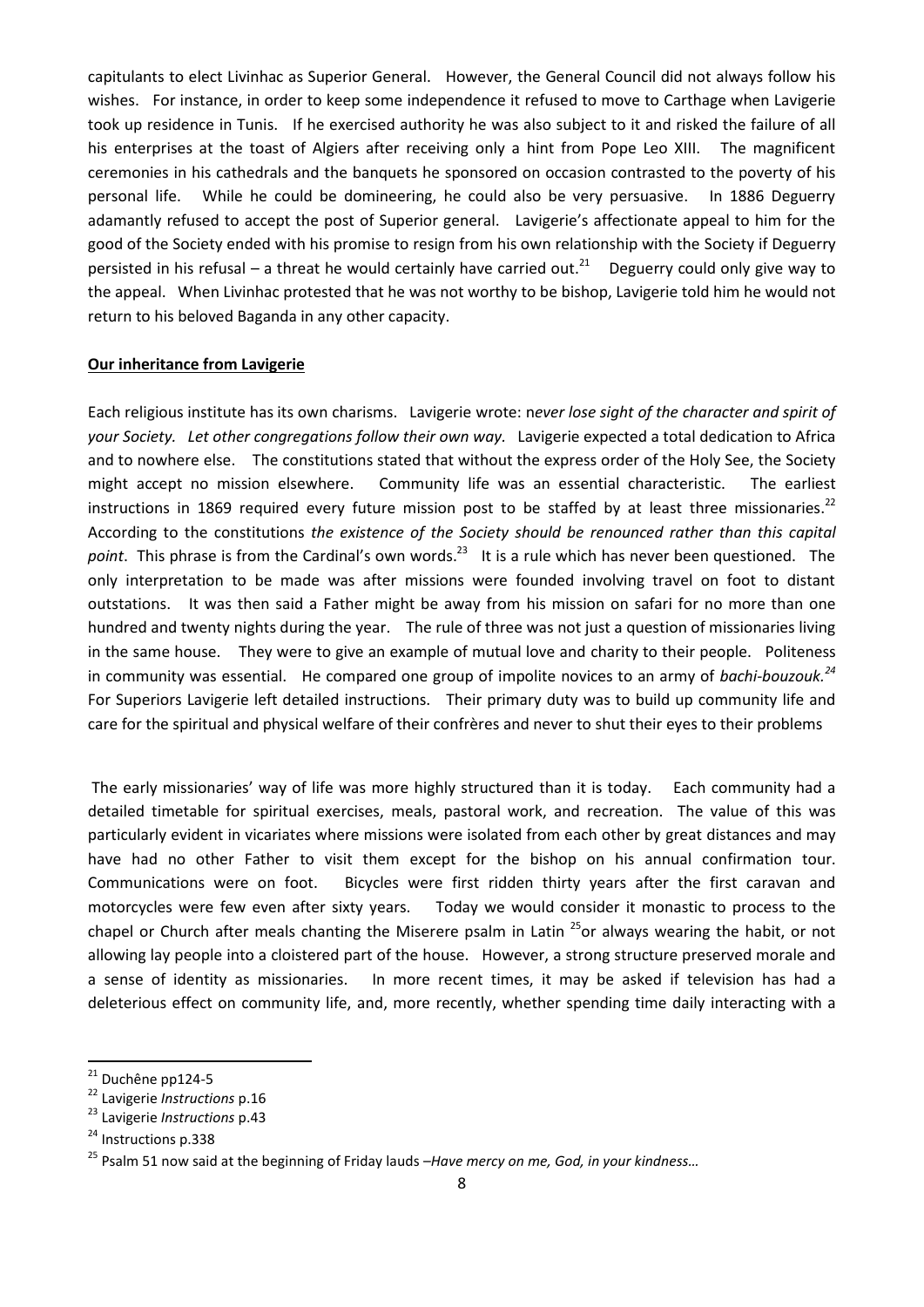virtual community on the internet does not divert energy and attention from the community of real people in which one lives.

*Among the obligations of the apostolic life that of prayer is the most important. While it is the missionary*  who works, it is God alone who gives the increase.<sup>26</sup> In his insistence on the importance of prayer, Lavigerie was transmitting his own personal experience. *Prayer and the spirit of prayer are the soul of the novitiate,*  he wrote*, and everything else depends on it.* Community time tables set aside some four hours daily for prayer.<sup>27</sup>

From the beginning the communities were international. In a ceremony before the departure of the ninth caravan on 29th June 1890, Cardinal Lavigerie stated clearly, *My ambition is that in speaking of your little Society… one should at least say of it that it is Catholic par excellence….I have declared that I will keep no one among you who does not extend the same love for all the members of the Society whatever nation they belong to.*<sup>28</sup> In 1928-9 Bishop Hinsley, the apostolic visitor of Pius XI, travelled fifty-five thousand kilometres across British territories in East and West Africa. He contrasted the state of missionaries he met in West Africa, narrowly nationalist, living alone, some of whom had gone bush, with *the wisdom of the international White Fathers who lived in threes, and after ten years returned to the Mother House for spiritual, mental and physical renewal.<sup>29</sup>*

The quality which above all Lavigerie wanted to see in members of the Society was obedience. *Among all the virtues which I wish you to possess, the virtue of obedience is the first and even the only indispensable one, because nothing can supply for it and it alone assures all the others….If it should be otherwise, if pride or self-love ever rules among you, it would be better a hundred times that you never existed.* He made his own the words of St Ignatius, *let other religious orders surpass you in fasting, watching, and other corporal*  austerities, but let perfect obedience distinguish the true and faithful members of the Society.<sup>30</sup> Lavigerie inculcated in the Society a particular loyalty to the Pope. $31$  When Bishop Hinsley had difficulty during his tour to persuade the Bishops and Fathers of some Congregations of the need to prioritise education, he appealed successfully to the White Fathers' well-known attachment to the Pope to accept the papal policy of building schools before Churches.

The particular pastoral methods the recommended by Lavigerie are too well known to you to be detailed at length here. They include learning the local language perfectly, (Lavigerie expected the first Fathers in Kabylia to speak Kabyle after six months), the study of the people's customs, history, and traditions, the adoption of local food and standard of living as far as possible, the importance of adapting the message of the gospel to the local culture, the use of medicine and schools as means of attracting interest in Christianity, the collaboration of local people in spreading the gospel and hence from the beginning training priests, sisters and catechists. (It is often forgotten that some of the earliest members of the society were

<sup>&</sup>lt;sup>26</sup> Instructions p.61

<sup>&</sup>lt;sup>27</sup> Morning prayers and meditation 45 minutes, Mass and a quarter of an hour thanksgiving, PE, spiritual reading, 15 minutes visit to the Blessed Sacrament in the evening, evening prayers, and the Latin breviary with its long psalms and sometimes nine lessons.

<sup>28</sup> Lavigerie *Instructions* pp 384-5 Members of the ninth caravan included Dutch, Belgian, English, French and two African medical catechists.

<sup>&</sup>lt;sup>29</sup> The reports of Bishop Hinsley (later Cardinal Archbishop of Westminster) are in the Archivio Segreto Vaticano.

<sup>30</sup> *Instructions* p.59

<sup>&</sup>lt;sup>31</sup> Ibid pp.246-7 and 267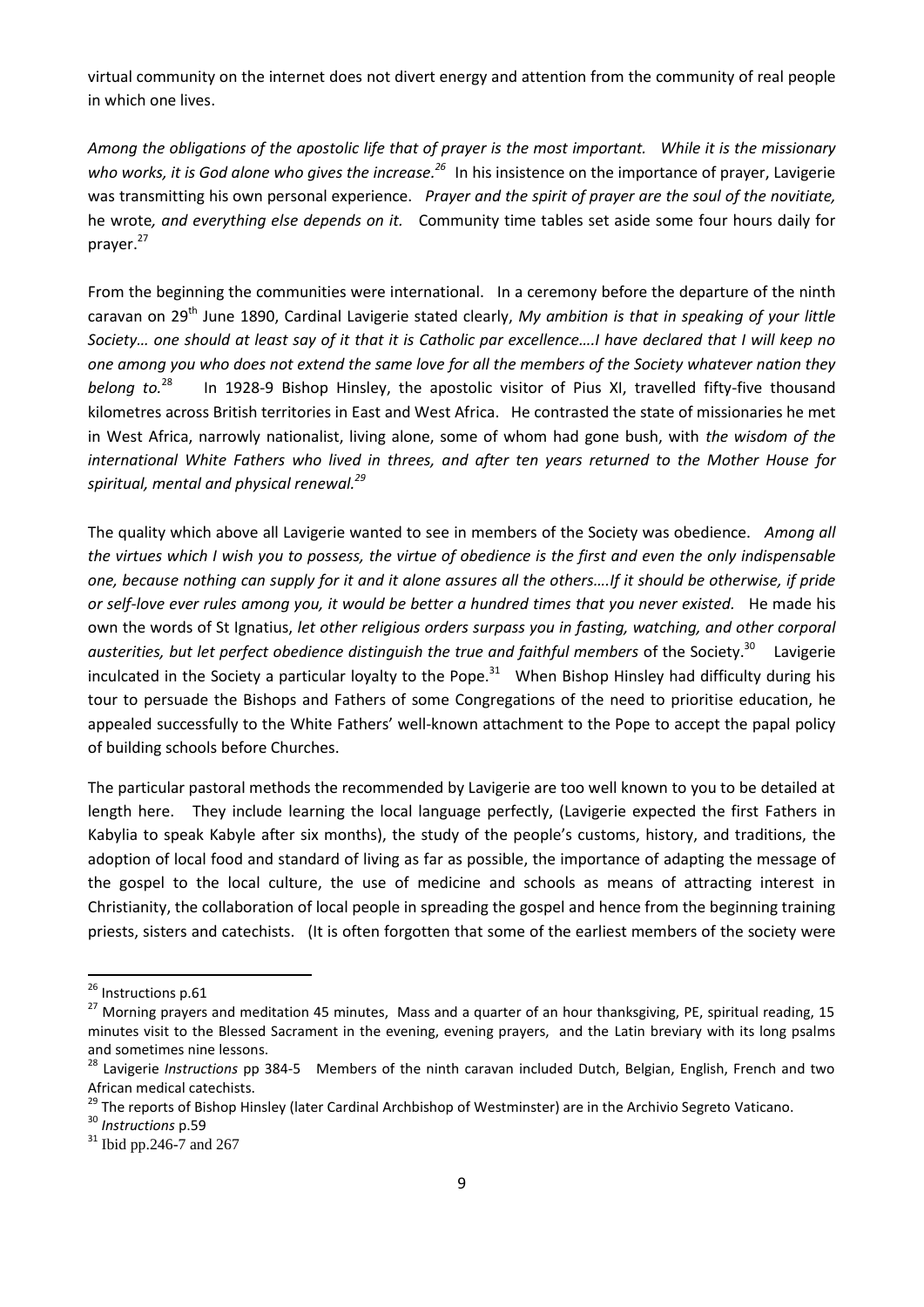Arabs, Kabyles and African.) In the seminaries manual work enabled the students to learn skills of all kinds. At one time the missionaries had an image of being able to turn their hands to anything in the line of building or mechanics. That image has been lost nowadays.

Some, though not all, missionary societies had similar ideals. But the creation of the catechumenate, now widespread in the Church, owes its existence to Lavigerie's study of the early Church history. His requirement that preparation for baptism should include solid instruction over a period of four years differed from the practices of every other missionary institute. Although nowadays, as African Christian communities have been built up, four years is no longer required in most areas, the serious and solid training of catechumens remains a characteristic of our pastoral work.

## **Chapters after the death of the Cardinal**

1

There were four Chapters between the death of the Cardinal and the outbreak of the First World War: in 1894, 1900, 1906 and 1912. Livinhac ensured that representation was a reflection of the Society as a whole; those elected were more numerous than ex officio members. Moreover they were elected directly by the members of the different provinces in spite of the problems of distance and limited communications. Those working in Africa exceeded in number those from Europe. Livinhac wanted to ensure a real debate. Now the delegates had years of experience in the missions and represented each time a larger number of membership. The first item on the agenda in 1894 was to invite Deguerry to rejoin the Society. He was touched but refused. The capitulants moved on to the elections. Livinhac was selected as Superior General. The Chapter of 1894 reviewed many matters. Junior seminaries (poor diet and the inexperience of staff), money raising, the rule, (rising too early, silence rule obsolete or to be interpreted more broadly) clothing, reading during meals, living conditions. It might surprise the reader that the official name of the Society was still in some doubt and a variety of names were still being used for the Society<sup>32</sup>. At the Chapter of 1894 it was decided to use the title Missionaries of Africa (White Fathers) and no other.

As one Chapter succeeded another, the memory of the Cardinal became fainter. By 1912 some capitulants had not known him personally. In the judgement of Fr Ceillier, there was much more freedom of discussion – the presence of the Cardinal had been oppressive for it was difficult to oppose him. Fr Ceillier calls the 1900 Chapter the Chapter of Maturity. The Society had now developed having four hundred and seventy Fathers and Brothers, double the number of 1894. There were twenty-seven participants and it lasted nine days. Livinhac was re-elected as Superior General for a third term and so was to hold the office for life. (This rule found in the earliest constitutions was later abolished but in fact no Superior General since Livinhac has ever been re-elected even once.) Four assistants were chosen - Voillard, (the successor to Livinhac as Superior General, Mercui (the historian of the Society's early days), Girault (of the 1<sup>st</sup> caravan) and the theologian Michel. The topics discussed ranged over all aspects of daily life and the apostolate. A few matters, for instance the rule of three, were never questioned or discussed.

<sup>&</sup>lt;sup>32</sup> The first novice master referred to the Society as the Society of Missionaries of Our Lady of Africa. The Cardinal added the name of the Venerable Geronimo but that name disappeared at the first Chapter and his cause languished when attention turned to the martyrs of Uganda Livinhac records in his jubilee history that some Fathers would have liked to keep the name Missionaries of Our Lady of Africa but it was not adopted as the Society had no permanent care of the basilica of that name. (Livinhac *Instructions* p 202 Rome 1960)